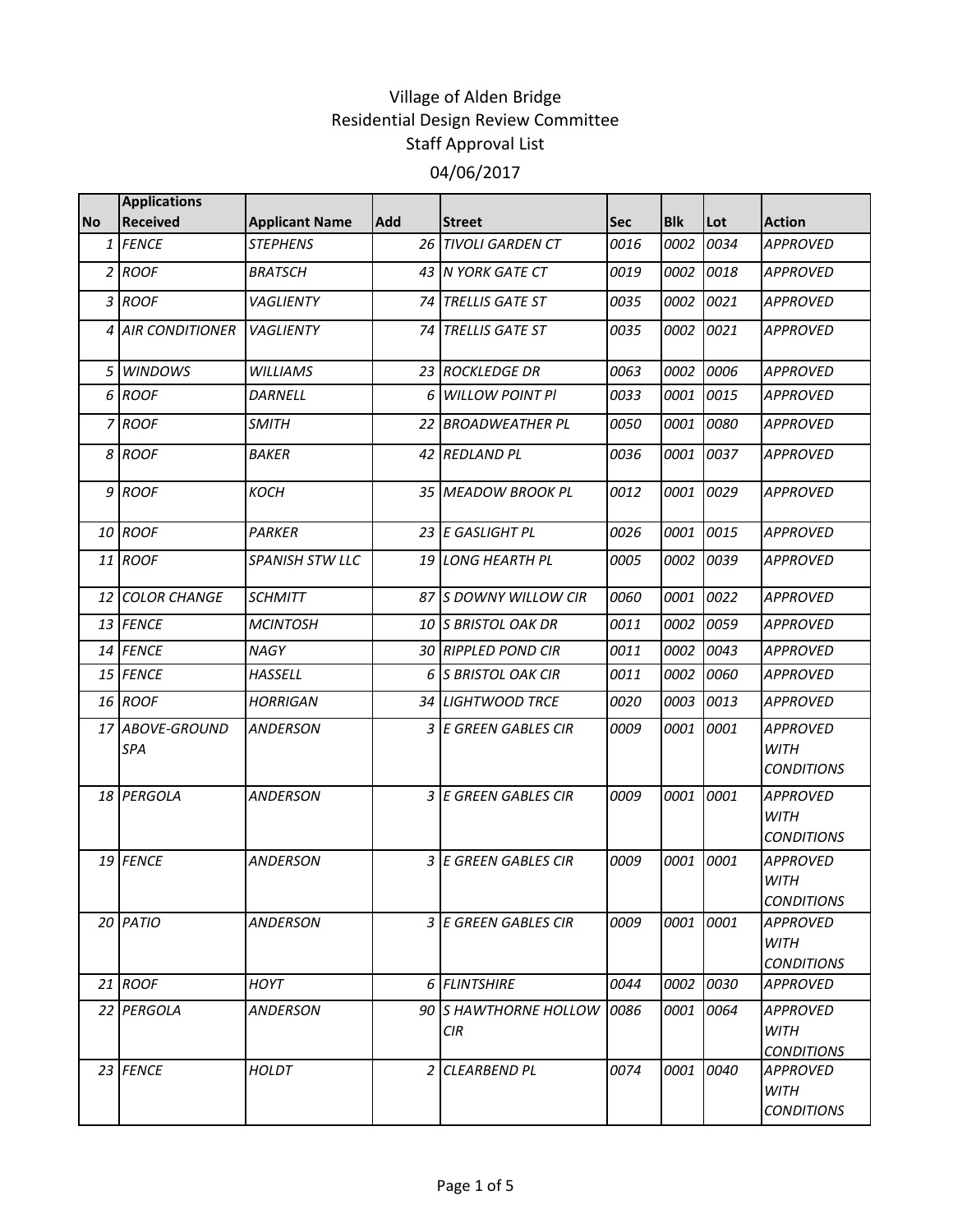|           | <b>Applications</b>           |                                      |     |                                                          |            |            |      |                                                     |
|-----------|-------------------------------|--------------------------------------|-----|----------------------------------------------------------|------------|------------|------|-----------------------------------------------------|
| <b>No</b> | <b>Received</b>               | <b>Applicant Name</b>                | Add | <b>Street</b>                                            | <b>Sec</b> | <b>Blk</b> | Lot  | <b>Action</b>                                       |
|           | 24 COLOR CHANGE               | TWIN VILLAS<br><b>ASSOCIATION</b>    |     | 0 ASSOCIATION TWIN<br><b>VILLA NEIGHBORHOODS,</b><br>INC | 66,88      | 0000       | 0000 | <b>APPROVED</b>                                     |
|           | 25 FENCE                      | <b>NEWMAN</b>                        |     | 82 HOLLYLAUREL CIR                                       | 0016       | 0001       | 0035 | <b>APPROVED</b>                                     |
|           | 26 ROOF                       | <b>COOPER FAMILY</b><br><b>TRUST</b> |     | 107 E EVANELINE OAKS CIR                                 | 0074       | 0002       | 0017 | <b>APPROVED</b>                                     |
|           | 27 PLAY STRUCTURE             | <b>SIMMS</b>                         |     | 106 AUTUMN BRANCH DR                                     | 0026       | 0002       | 0011 | <b>APPROVED</b>                                     |
|           | 28 ROOF                       | <b>KOCH</b>                          |     | 35 MEADOW BROOK PL                                       | 0012       | 0001       | 0029 | <b>APPROVED</b>                                     |
|           | 29 ROOF                       | <b>NELSON</b>                        | 6   | <b>CHURCHDALE PL</b>                                     | 0007       | 0001       | 0042 | <b>APPROVED</b>                                     |
|           | 30 ROOF                       | EARL                                 | 154 | <b>W BRISTOL OAK CIR</b>                                 | 0011       | 0002       | 0009 | <b>APPROVED</b>                                     |
|           | 31 TREE REMOVAL               | <b>ALLEN</b>                         | 14  | <b>W FOXBRIAR FOREST</b><br>CIR                          | 0079       | 0001       | 0062 | <b>APPROVED</b><br><b>WITH</b><br><b>CONDITIONS</b> |
|           | <b>32 TREE REMOVAL</b>        | <b>BAKER</b>                         | 34  | <b>STOCKBRIDGE LANDING</b><br>DR                         | 0017       | 0001       | 0034 | <b>APPROVED</b><br><b>WITH</b><br><b>CONDITIONS</b> |
|           | 33 ABOVE GROUNS<br><b>SPA</b> | <b>CHOATE</b>                        |     | 59 N OLD CEDAR CIR                                       | 0019       | 0001       | 0025 | <b>APPROVED</b><br><b>WITH</b><br><b>CONDITIONS</b> |
|           | 34 PERGOLA                    | <b>CHOATE</b>                        |     | 59 N OLD CEDAR CIR                                       | 0019       | 0001       | 0025 | <b>APPROVED</b><br><b>WITH</b><br><b>CONDITIONS</b> |
|           | 35 PERGOLA                    | <b>CHOATE</b>                        |     | 59 N OLD CEDAR CIR                                       | 0019       | 0001       | 0025 | <b>APPROVED</b><br><b>WITH</b><br><b>CONDITIONS</b> |
|           | 36 FENCE                      | <b>MORLANDO</b>                      |     | 11 MELVILLE GLEN PL                                      | 0086       | 0001       | 0022 | <b>APPROVED</b><br>WITH<br><b>CONDITIONS</b>        |
|           | 37 TREE REMOVAL               | <b>ALLEN</b>                         |     | 14 W FOXBRIAR FOREST CIR 0079                            |            | 0001       | 0062 | <b>APPROVED</b><br><b>WITH</b><br><b>CONDITIONS</b> |
|           | 38 FENCE                      | <b>HURT</b>                          | 130 | N WESTWINDS CIR                                          | 0067       | 0001       | 0012 | APPROVED                                            |
|           | 39 FENCE                      | LINGER                               |     | 126 N WESTWINDS CIR                                      | 0067       | 0001       | 0013 | <b>APPROVED</b>                                     |
|           | 40 FENCE                      | <b>HINTON</b>                        |     | 15 MELVILLE GLEN PL                                      | 0086       | 0001       | 0023 | <b>APPROVED</b>                                     |
|           | 41 PAVING                     | HOLT                                 |     | 70 N FLICKERING SUN CIR                                  | 0093       | 0001       | 0074 | APPROVED                                            |
|           | 42 FENCE                      | <b>SCHOLPP</b>                       |     | 14 CLEARBEND PL                                          | 0074       | 0001       | 0043 | <b>APPROVED</b><br>WITH<br><b>CONDITIONS</b>        |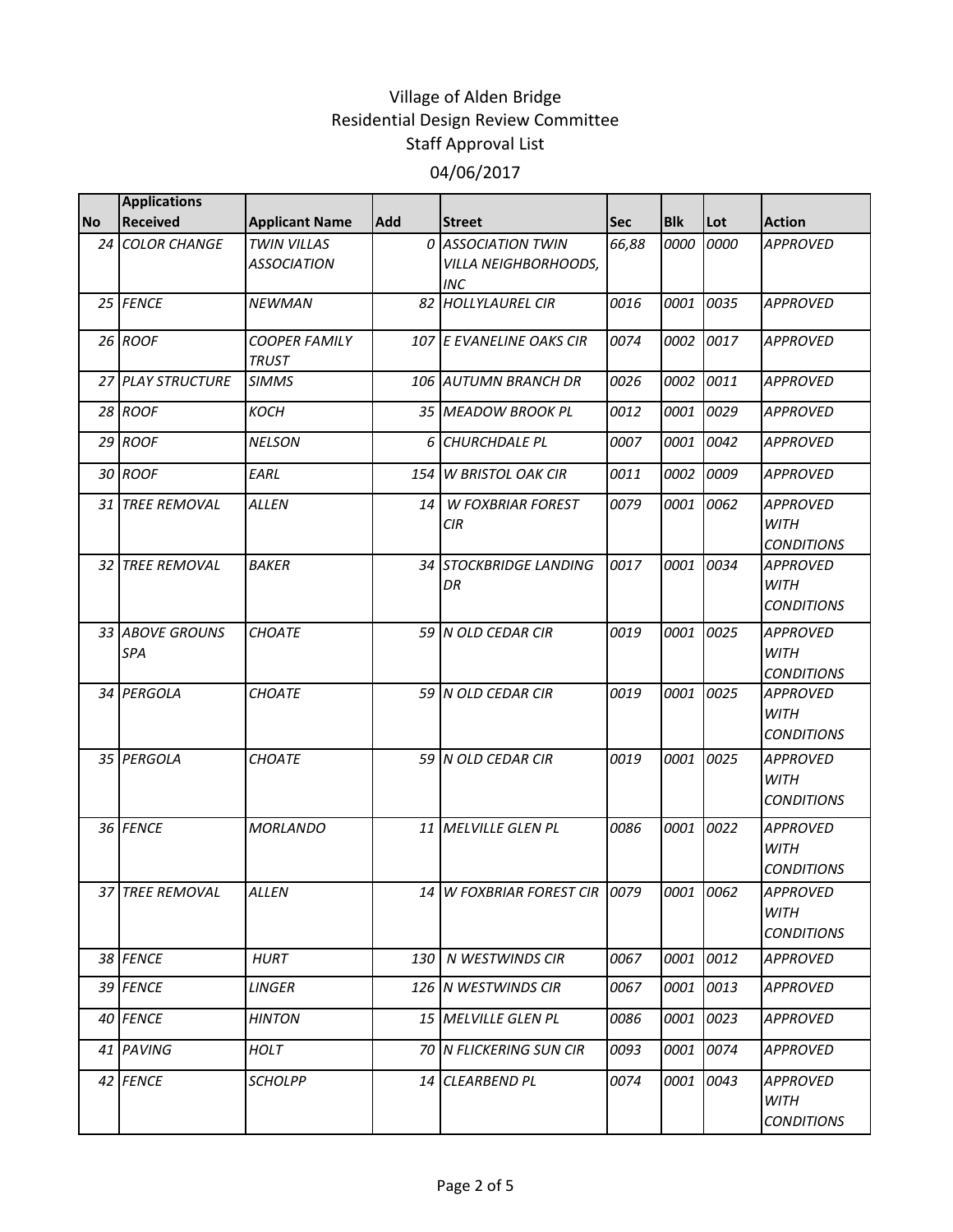|           | <b>Applications</b>      |                       |                |                            |      |            |      |                                                     |
|-----------|--------------------------|-----------------------|----------------|----------------------------|------|------------|------|-----------------------------------------------------|
| <b>No</b> | <b>Received</b>          | <b>Applicant Name</b> | <b>Add</b>     | <b>Street</b>              | Sec  | <b>Blk</b> | Lot  | <b>Action</b>                                       |
|           | 43 DRIVEWAY              | <b>RIVA</b>           | $\overline{z}$ | <b>CRESTED POINT PL</b>    | 0037 | 0002       | 0034 | <b>APPROVED</b>                                     |
|           | 44 ROOF                  | <b>SHETTY</b>         | 122            | <b>W STOCKBRIDGE</b>       | 0017 | 0001       | 0005 | <b>APPROVED</b>                                     |
|           | 45 ROOF                  | <b>DONALD</b>         |                | 34 EVIAN PATH CT           | 0018 | 0001       | 0034 | <b>APPROVED</b>                                     |
|           | <b>46 PLAY STRUCTURE</b> | <b>EGO</b>            |                | 27 FOREST PERCH PL         | 0093 | 0001       | 0028 | <b>APPROVED</b>                                     |
|           | 47 FENCE                 | <b>BLACKBIRD</b>      | 123            | <b>W STERLING POND CIR</b> | 0015 | 0001       | 0007 | <b>APPROVED</b><br><b>WITH</b><br><b>CONDITIONS</b> |
|           | 48 FENCE                 | <b>KITE</b>           |                | <b>18 PINEY PLAINS CIR</b> | 0007 | 0002       | 0005 | <b>APPROVED</b><br><b>WITH</b><br><b>CONDITIONS</b> |
|           | 49 DOORS                 | <b>ZANTMAN</b>        |                | 35 DOESKIN PL              | 0059 | 0003       | 0034 | <b>APPROVED</b>                                     |
|           | <b>50 TREE REMOVAL</b>   | <b>KLAUS</b>          |                | 2 KEELROCK PL              | 0050 | 0001       | 0093 | <b>APPROVED</b>                                     |
|           | 51 ROOF                  | COUFAL                |                | 10 CLASSIC OAKS PL         | 0007 | 0001       | 0031 | <b>APPROVED</b>                                     |
|           | 52 ROOF                  | LYONS                 | 82             | <b>W SANDALBRANCH CIR</b>  | 0018 | 0001       | 0012 | <b>APPROVED</b>                                     |
|           | 53 ROOF                  | <b>CHABALA</b>        | 2              | <b>WILLOW POINT PI</b>     | 0033 | 0001       | 0016 | <b>APPROVED</b>                                     |
|           | 54 TREE REMOVAL          | <b>SCHULZE</b>        |                | 60 E SANDALBRANCH CIR      | 0018 | 0001       | 0027 | <b>APPROVED</b>                                     |
|           | 55 WINDOWS               | <b>SAMICK</b>         | 98             | <b>W HOBBIT GLEN DR</b>    | 0076 | 0001       | 0024 | <b>APPROVED</b>                                     |
|           | 56 SATELLITE DISH        | <b>WOODALL</b>        |                | 144 S BROOKSEDGE CIR       | 0058 | 0001       | 0030 | <b>APPROVED</b>                                     |
|           | 57 COLOR CHANGE          | <b>CRYER</b>          |                | 15 POCKET FLOWER CT        | 0016 | 0001       | 0011 | <b>APPROVED</b>                                     |
|           | 58 ROOF                  | <b>PROWS</b>          |                | 94 E EVANGELINE OAKS CIR   | 0074 | 0003       | 0023 | <b>APPROVED</b>                                     |
|           | 59 ROOF                  | <b>HENSON</b>         |                | 31 PINERY RIDGE PL         | 0014 | 0001       | 0020 | <b>APPROVED</b>                                     |
|           | 60 WINDOWS               | <b>HENSON</b>         |                | 31 PINERY RIDGE PL         | 0014 | 0001       | 0020 | <b>APPROVED</b>                                     |
|           | 61 TREE REMOVAL          | <b>HENSON</b>         |                | <b>31 PINERY RIDGE PL</b>  | 0014 | 0001       | 0020 | APPROVED                                            |
|           | 62 ROOF                  | <i>JOHNSON</i>        |                | 11 MOSS BLUFF CT           | 0022 | 0001       | 0037 | APPROVED                                            |
|           | 63 WINDOWS               | <b>SMITH</b>          |                | 50 TRELLIS GATE ST         | 0035 | 0001       | 0001 | APPROVED<br>WITH<br><b>CONDITIONS</b>               |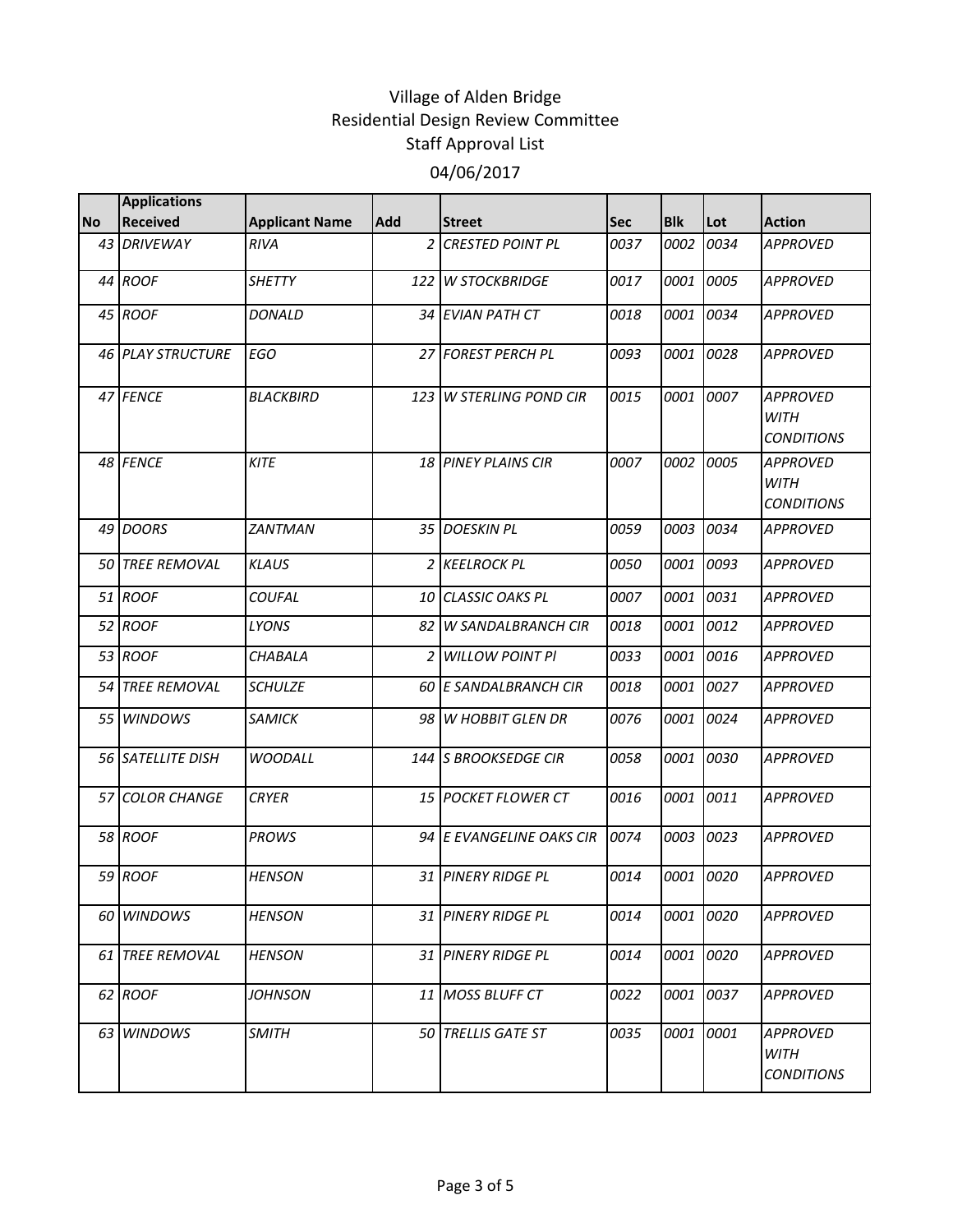|           | <b>Applications</b>              |                                            |            |                           |            |            |      |                                                     |
|-----------|----------------------------------|--------------------------------------------|------------|---------------------------|------------|------------|------|-----------------------------------------------------|
| <b>No</b> | <b>Received</b>                  | <b>Applicant Name</b>                      | <b>Add</b> | <b>Street</b>             | <b>Sec</b> | <b>Blk</b> | Lot  | <b>Action</b>                                       |
|           | 64 FENCE                         | <b>SAUER FAMILY</b><br><b>LIVING TRUST</b> | 19         | <b>CLEEREBROOK PL</b>     | 0049       | 0001       | 0020 | <b>APPROVED</b><br><b>WITH</b><br><b>CONDITIONS</b> |
|           | 65 FENCE                         | <b>HOFFMAN</b>                             |            | 14 S PINEY PLAINS CIR     | 0007       | 0002       | 0004 | <b>APPROVED</b><br><b>WITH</b><br><b>CONDITIONS</b> |
|           | 66 TRASH CAN<br><b>SCREENING</b> | <b>BENEDICT</b>                            |            | 140 N WYNNOAK             | 0057       | 0002       | 0028 | <b>APPROVED</b>                                     |
|           | 67 FENCE                         | <b>BENEDICT</b>                            |            | 140 IN WYNNOAK            | 0057       | 0002       | 0028 | <b>APPROVED</b><br><b>WITH</b><br><b>CONDITIONS</b> |
|           | 68 PAVING                        | <b>PARMIGIANO</b>                          |            | <b>18 WINTERGREEN TRL</b> | 0048       | 0001       | 0040 | <b>APPROVED</b><br><b>WITH</b><br><b>CONDITIONS</b> |
|           | 69 ROOF                          | <b>MUSAEUS</b>                             |            | 51 N YORK GATE CT         | 0019       | 0002       | 0016 | <b>APPROVED</b>                                     |
|           | <b>70 COLOR CHANGE</b>           | <b>BETANCOURT</b>                          |            | 155 BETHANY BEND DR       | 0036       | 0003       | 0042 | <b>APPROVED</b>                                     |
|           | 71 ROOF                          | <b>PRICE</b>                               |            | 19 MEADOW BROOK PL        | 0012       | 0001       | 0025 | <b>APPROVED</b>                                     |
|           | 72 TREE REMOVAL                  | <b>HOLDER</b>                              | 3          | <b>WILLOW POINT PI</b>    | 0033       | 0001       | 0001 | <b>APPROVED</b>                                     |
|           | 73 COLOR CHANGE                  | <b>HOLDER</b>                              | 3          | <b>WILLOW POINT PI</b>    | 0033       | 0001       | 0001 | <b>APPROVED</b>                                     |
|           | 74 COLOR CHANGE                  | <b>COURTNEY</b>                            |            | <b>6 LANTANA TRL</b>      | 0004       | 0001       | 0013 | <b>APPROVED</b>                                     |
|           | 75 WINDOWS                       | <b>STEINBACK</b>                           |            | 203 S WALDEN ELMS CIR     | 0042       | 0002       | 0009 | <b>APPROVED</b>                                     |
|           | 76 FENCE                         | <b>BRATTON</b>                             |            | 38 SILVER CRESCENT CIR    | 0001       | 0003       | 0023 | <b>APPROVED</b><br><b>WITH</b><br><b>CONDITIONS</b> |
|           | <b>77 TREE REMOVAL</b>           | <b>SALOJIN</b>                             |            | 31 GOLD LEAF PL           | 0075       | 0002       | 0053 | <b>APPROVED</b><br>WITH<br><b>CONDITIONS</b>        |
|           | 78 ROOF                          | <b>RODRIGUEZ</b>                           |            | 87 N VERANDA RIDGE DR     | 0069       | 0001       | 0036 | <b>APPROVED</b>                                     |
|           | 79 ROOF                          | <b>STEPHENS</b>                            |            | 46 JUNIPER GROVE PL       | 0044       | 0001       | 0012 | APPROVED                                            |
|           | 80 COLOR CHANGE                  | COOK                                       |            | 43 E GREYWING CIR         | 0006       | 0003       | 0052 | APPROVED                                            |
|           | 81 WOOD DECK                     | <b>MCNULTY</b>                             |            | 14 HARMONY ARBOR CT       | 0018       | 0002       | 0022 | APPROVED                                            |
|           | 82 DRIVEWAY                      | <b>LASKOWSKI</b>                           |            | 39 HERMIT THRUSH PL       | 0079       | 0001       | 0044 | <b>APPROVED</b>                                     |
|           | 83 DRIVEWAY                      | <b>THAMES</b>                              |            | 11 WINTERGRASS PL         | 0041       | 0001       | 0003 | APPROVED                                            |